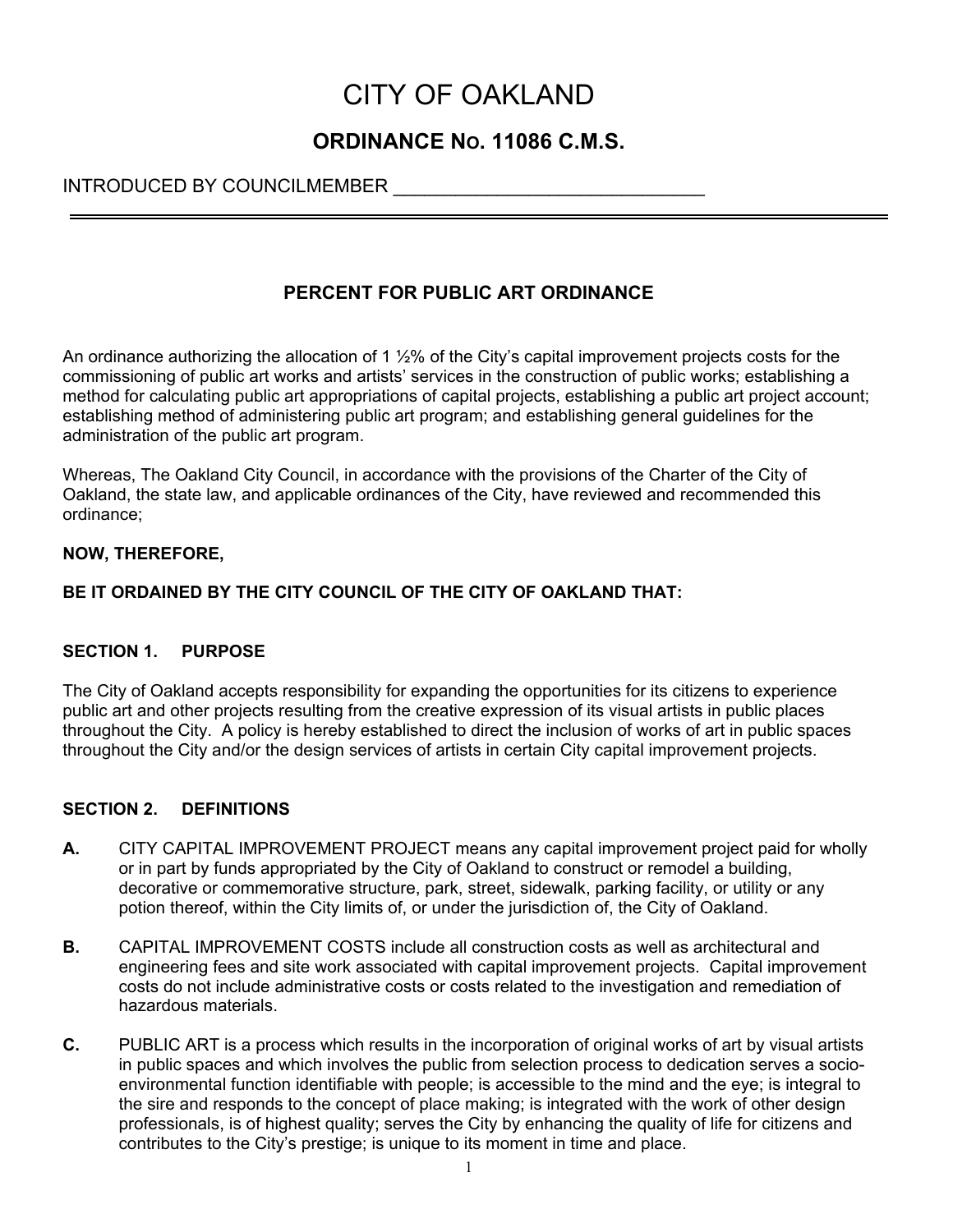- **D.** PUBLIC ART PROJECTS are projects which involve visual artists working through the public art process that result in the creation of original works in public spaces that include but are not limited to paintings, mural decorations, inscriptions, stained glass, fiber work, statues, reliefs or other sculpture, monuments, fountains, arches, or other structures intended for ornament or commemoration, carvings, frescoes, mosaics, mobiles, photographs, drawings, collages, prints, crafts both decorative and utilitarian in clay, fiber, wood, metal, glass, plastics and other materials. Works of art may be temporary as well as permanent. Public Art projects also include artists serving on design and development teams to identify opportunities to incorporate art in the public space.
- **E.** PUBLIC ART PROJECTS PLAN means prioritized list of visual arts projects to be undertaken in any given year with budgets and recommended site and design approach, developed by the Cultural Arts Division in conjunction with the Public Art Advisory Committee of the Oakland Arts Council, and in consultation with City departments anticipating capital projects, to be approved by the City Council.
- **F.** PUBLIC ART ADVISORY COMMITTEE means a professionally qualified citizen committee recommended by the Oakland Arts Council and approved by City Council to oversee quality control of the public art program, its projects, and to recommend to the Cultural Arts Division the sites, scope of project, artworks and artists for the public art projects.
- **G.** DEMOLITION COSTS means payment for any work needed for the removal of buildings or other existing structures from City property.
- **H.** EQUIPMENT COSTS means payments for any equipment or furnishing that are portable and of standard manufacture; it shall not mean items that are custom designed for, or that create new use for, a facility, whether portable or affixed.
- **I.** PUBLIC ART PROJECT ACCOUNT IN THE CULTURE ARTS DIVISION BUDGET means a project

account which is established by the City to receive monies (the 1 1/2%) appropriated from the

capital improvement project budgets to the public art program.

**J.** REAL PROPERTY ACQUISITION COSTS means payments made for the purchase of parcels of land, existing buildings or structures, and costs incurred by the City for appraisals or negotiations in

connection with such purchases.

#### **SECTION 3. FUNDING**

**A.** APPROPRIATIONS. All appropriations for City capital improvement projects, including all bond projects and all other capital projects funded from other sources excluding sewer repairs funded from sewer service charge fees shall include an amount equal to one-and-one-half percent (1.5%) of the total capital improvement project cost to be dedicated to the Public Art Project Account. Funds appropriated will be used for design services of artists, for the selection, acquisition, purchase, commissioning, installation, examination and/or display of original artworks, for the maintenance of artworks, for educating the public about the artwork and the Cultural Arts Division administrative costs to manage the program.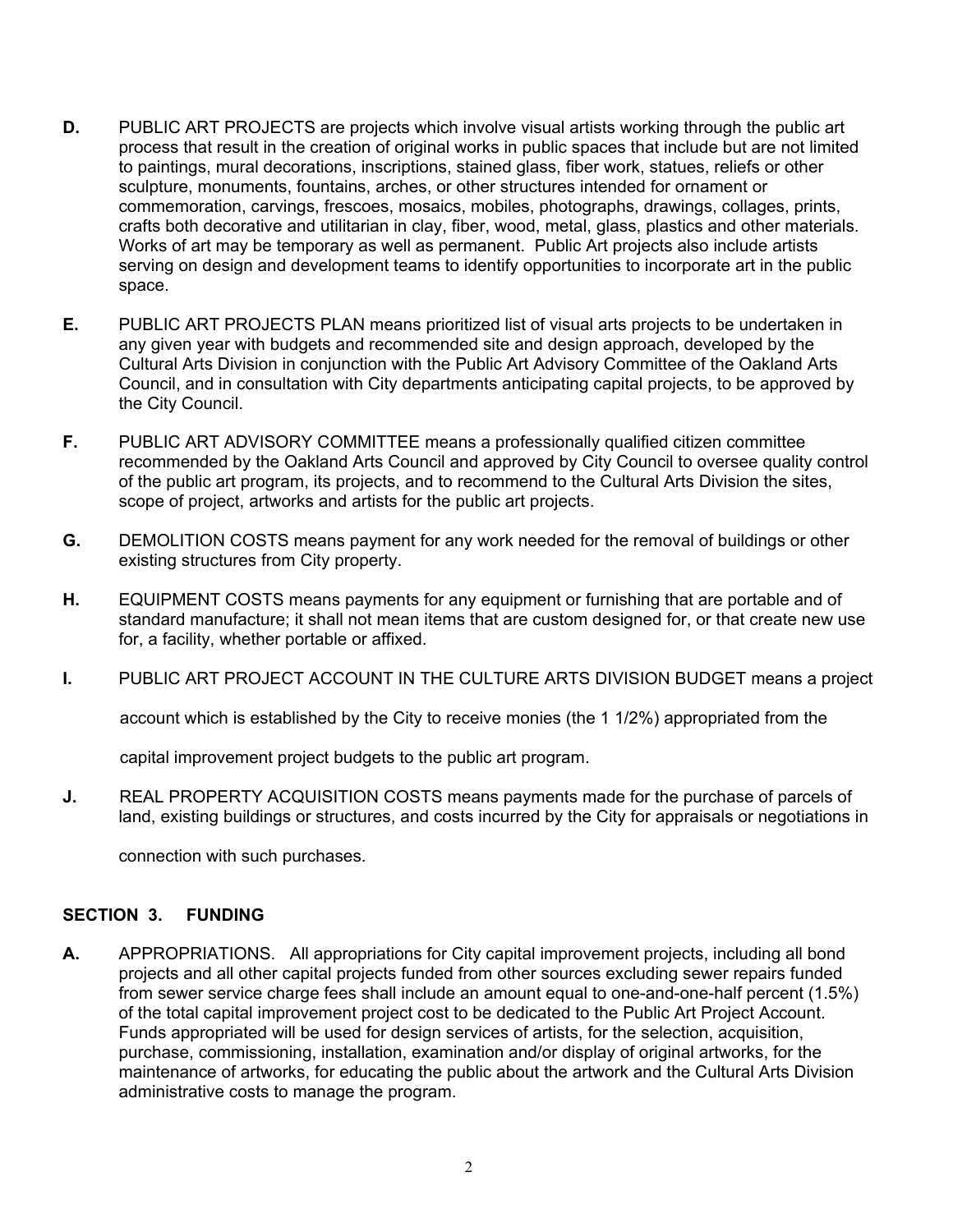The 1 ½% appropriation shall include but not be limited to General Fund funded capital improvements, gas tax funded capital improvements, Measure B funded capital improvements, off street parking funded capital improvements and any and all other capital improvements funded from other revenues including grants which may be so appropriated.

- **B.** METHOD OF CALCULATION. The minimum amount to the appropriated to the Public Art Project Account to fund artists' services and /or artworks, maintenance, administration, and education shall be the total capital project appropriation including all construction costs as well as architectural and engineering fees and site work expenses multiplied by 0.015, excluding amounts budgeted for real property acquisition; demolition; and financing costs.
- **C.** POOLING. Funds appropriated as part of any one project, but not deemed necessary or appropriate in total in part for public art at said project site, by the Cultural Arts Division in consultation with the Public Arts Advisory Committee and the capital improvement project manager, may be expended on other projects approved under the Public Art Project Plan when such funds are eligible to be so used.
- **D.** EXCLUSIONS. If the source of funding or other applicable law or regulation with respect to any particular capital improvement project or portion thereof prohibits or restricts the use of the 1 ½% dedication of such funds for public art, this ordinance shall not apply to the projects expenses, so prohibited or restricted.
- **E.** GRANT APPLICATIONS. All City departments shall, from the effective date of this ordinance, include in applications for capital improvement projects to outside granting authorities, amounts for artists' services and/or artworks as specified herein, where permitted or unless otherwise waived by the City Council. Receipt of such funds shall be administered as part of the City's Public Art Program.

WAIVER. The City Manager may request that the City Council exclude certain capital improvement projects from the provisions of this ordinance by the passage of a resolution authorizing such a waiver.

## **SECTION 4. USE OF FUNDS**

It is intended that funds in the Public Arts Project Account will be appropriated in the annual budget obtain and install visual art in public places, to maintain and refurbish visual art in public places when the cost of such maintenance exceeds funds currently available for the maintenance of public property in general, to fund staff time in the Cultural Arts Division necessary to administer the public art program, and to defray such other expenses which are, or may become, an integral part of the public art program including programs to educate the public about the public art.

**A.** ELIGIBLE COSTS. Monies appropriated under this ordinance may be used for hiring artists to develop design concepts and for the selection, acquisition, purchase, commissioning, placement, installation, exhibition, and/or display of artworks. Artworks may be permanent or temporary and integral to the architecture. Integration of the artists' design concepts and/or the artworks into the project architecture should be insured insofar as feasible, by concurrent selection of the artist(s) with the architect or designer. All of the above are considered eligible expenses for the Public Art Program artists fees. Artist fees for such projects can include the following:

Structures which enable the display of artwork(s).

Artistic design and fabrication fees.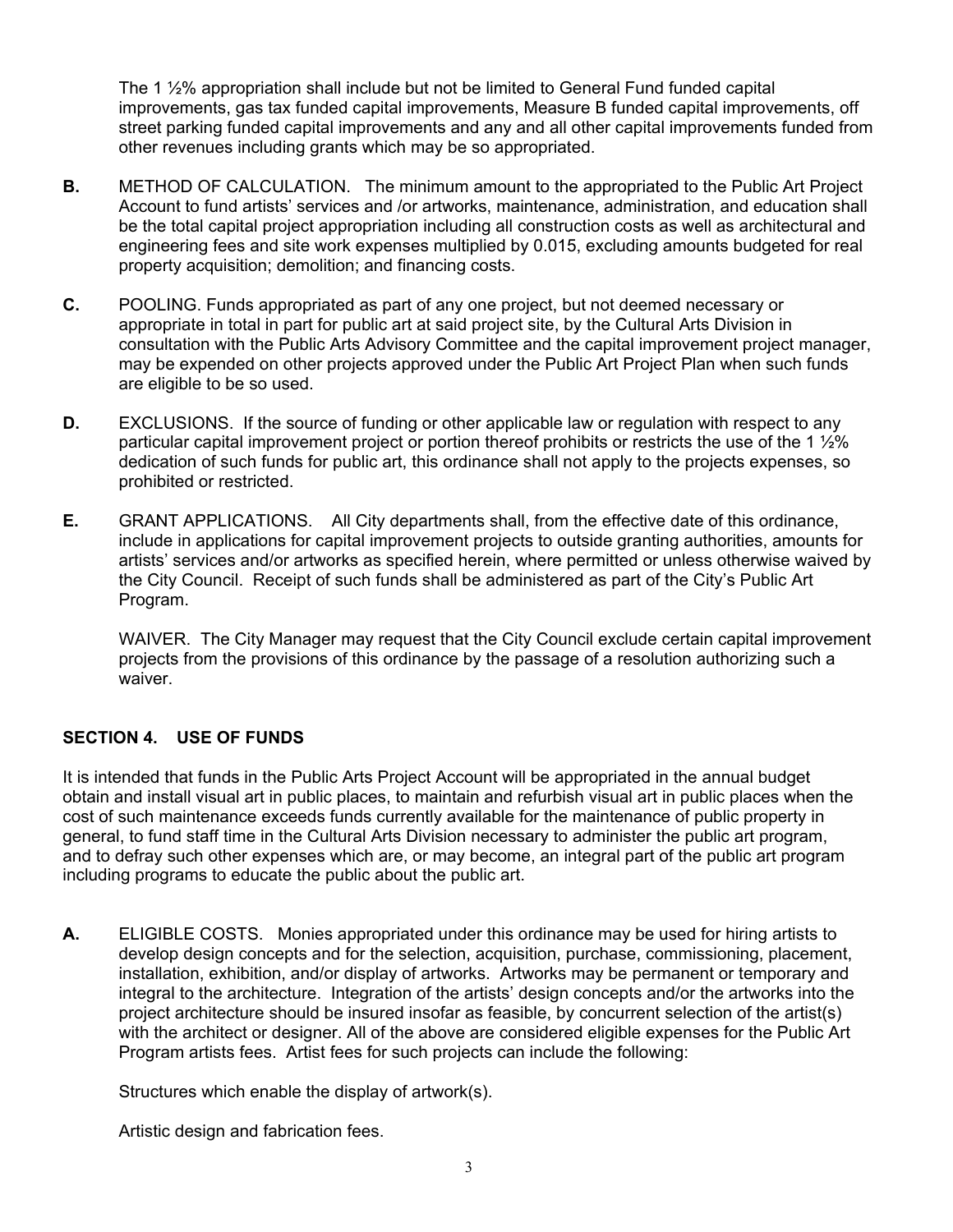Labor of assistants, materials and contracted services required for the production and installation of the work of art.

Any required permit or certificate fees, business and legal costs directly related to the project.

Dealer's fees, if necessary and where appropriate CAD, in concurrence with the National Endowment for the Arts and several other arts agencies around the country, recommends that no more than 10% of the artist's fee be paid as a dealer/gallery commission.

Communication and other indirect costs (insurance, utilities).

Transportation of the work of art to the site.

Preparation of site to receive artwork.

Installation of the completed work of art.

Administrative fees can include the following:

Cultural Arts Division's administration costs incurred in the process of administering the Public Art Program including staff time, direct costs and administrative overhead.

Documentation (color slides and black and white photographs) of the artwork's fabrication and installation and plaques to identify the artwork.

**B.** INELIGIBLE COSTS. Monies appropriated under this ordinance may not be used for the following:

Directional elements such as supergraphics, signage, or color coding except where these elements are integral parts of the original work of art or executed by artists in unique or limited editions.

"Art objects" which are mass produced of standard design such as playground equipment or fountains.

Reproduction, by mechanical or other means, or original works of art, except in cases of film, video, photography, printmaking or other media arts.

Decorative or functional elements which are designed by the building architect as opposed to an artist commissioned for this purpose.

Landscape architecture and landscape gardening except where these elements are designed by the artist and are an integral part of the work of art by the artist.

#### **SECTION 5. PUBLIC ART PROJECT ACCOUNT**

Monies appropriated pursuant to this ordinance shall be transferred by the City Manager or his designee to the project account within the Cultural Arts Division designated "Public Art Project" into which monies appropriated hereof shall be deposited. Funds so appropriated, if not expended in any given Fiscal Year shall be carried over to the next Fiscal Year. Funds appropriated from sources placing time restrictions on expenditure of such finds shall be expended according to such restrictions or be forfeited, unless an extensions is granted.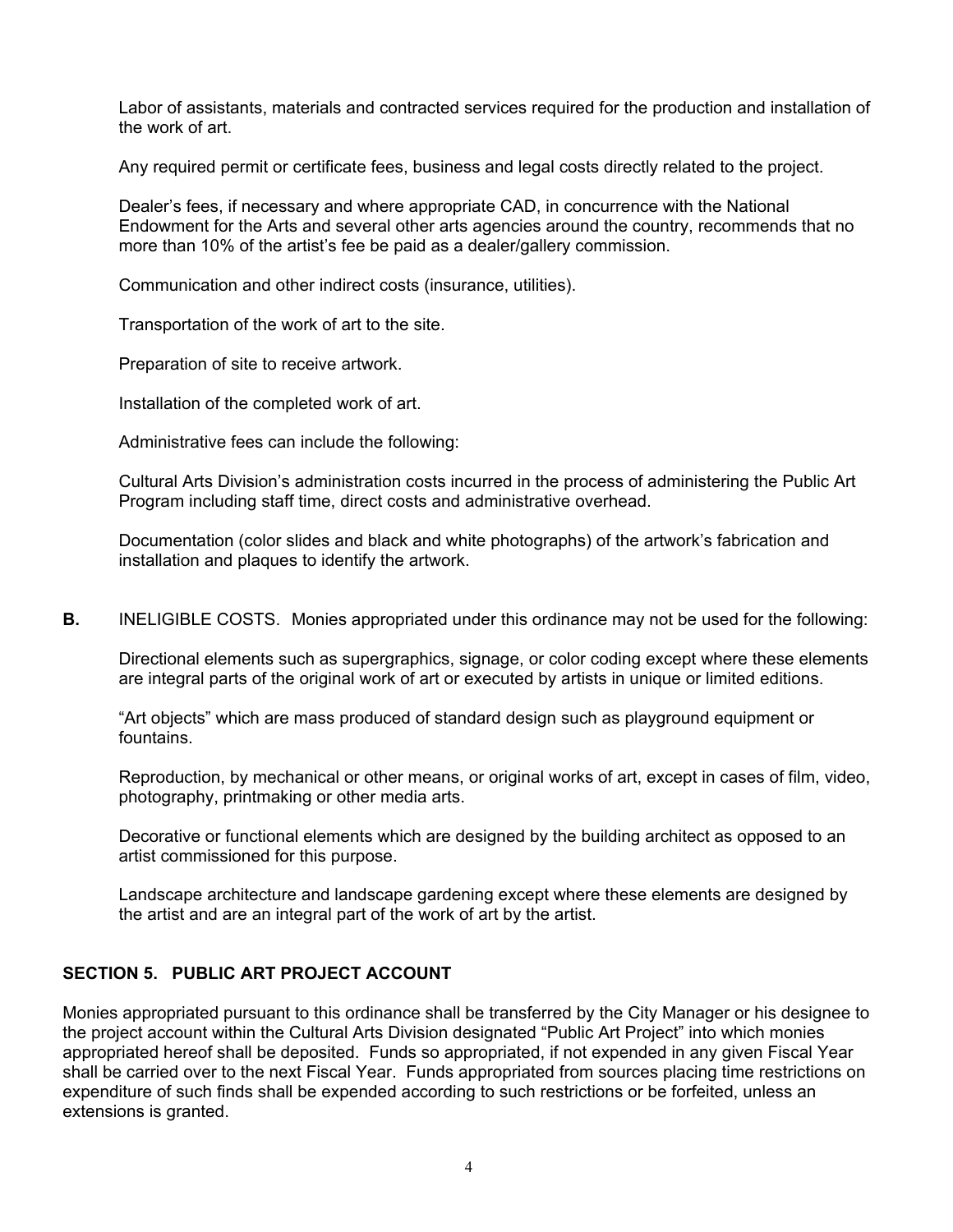Disbursements from the Fund shall be made in accordance with the Annual Public Art Projects Plans/Budgets adopted by the City Council.

Each proposed appropriation for the visual art in public places program each disbursement from the Public Art Project Account shall receive the prior review and advice of the Public Art Advisory Committee. Contracts and disbursements shall be in accordance with the City's fiscal and purchasing policies and procedures.

## **SECTION 6. ANNUAL PUBLIC ART PROJECTS PLAN**

The City's Cultural Arts Division (CAD) staff in consultation with appropriate city capital project staff and the Public Art Advisory Committee shall regularly review all new and projected capital improvement project allocations from the general fund, City bond funds, grants and other sources at least once a year. A Public Art Projects Plan, including project descriptions, budgets, locations, and recommended design approaches, will be submitted by staff for review to the Oakland Arts Council and in turn to the City Council for approval and implementation.

## **SECTION 7. RESPONSIBILITIES**

- A. The Oakland City Council shall:
	- 1. Appropriate funds annually to the Public Art Project Account from the 1 ½% of the capital improvement projects for the Oakland Public Art Program.
	- 2. Approve appointments to the Public Art Advisory Committee
	- 3. Review and adopt annual Public Art Project Plans.
	- 4. Approve contracts over \$15,000 with selected artists.
- B. The Oakland Arts Council shall:
	- 1. Recommend to the City Council persons to serve on Public Art Advisory Committee striving toward ethnic/gender balance.
	- 2. Be responsible for recommending guidelines for implementation of the Oakland Public Art Program.
	- 3. Submit the Annual Public Art Projects Plan based on the Cultural Arts Division staff and Public Art Advisory Committee recommendations to the City Council.
	- 4. Recommend an annual maintenance program based on staff and Public Art Advisory Committee's recommendations
	- 5. Appoint the artist-selection juries based on the Public Art Advisory Committee's recommendations.
	- 6. Recommend acceptance of proposed gifts, exhibitions, and loans based on the Public Art Advisory Committee's review.
	- 7. Create a nine-member Public Art Advisory Committee, approved by the City Council, which will serve as a subcommittee of the Oakland Arts Council and be responsible for advising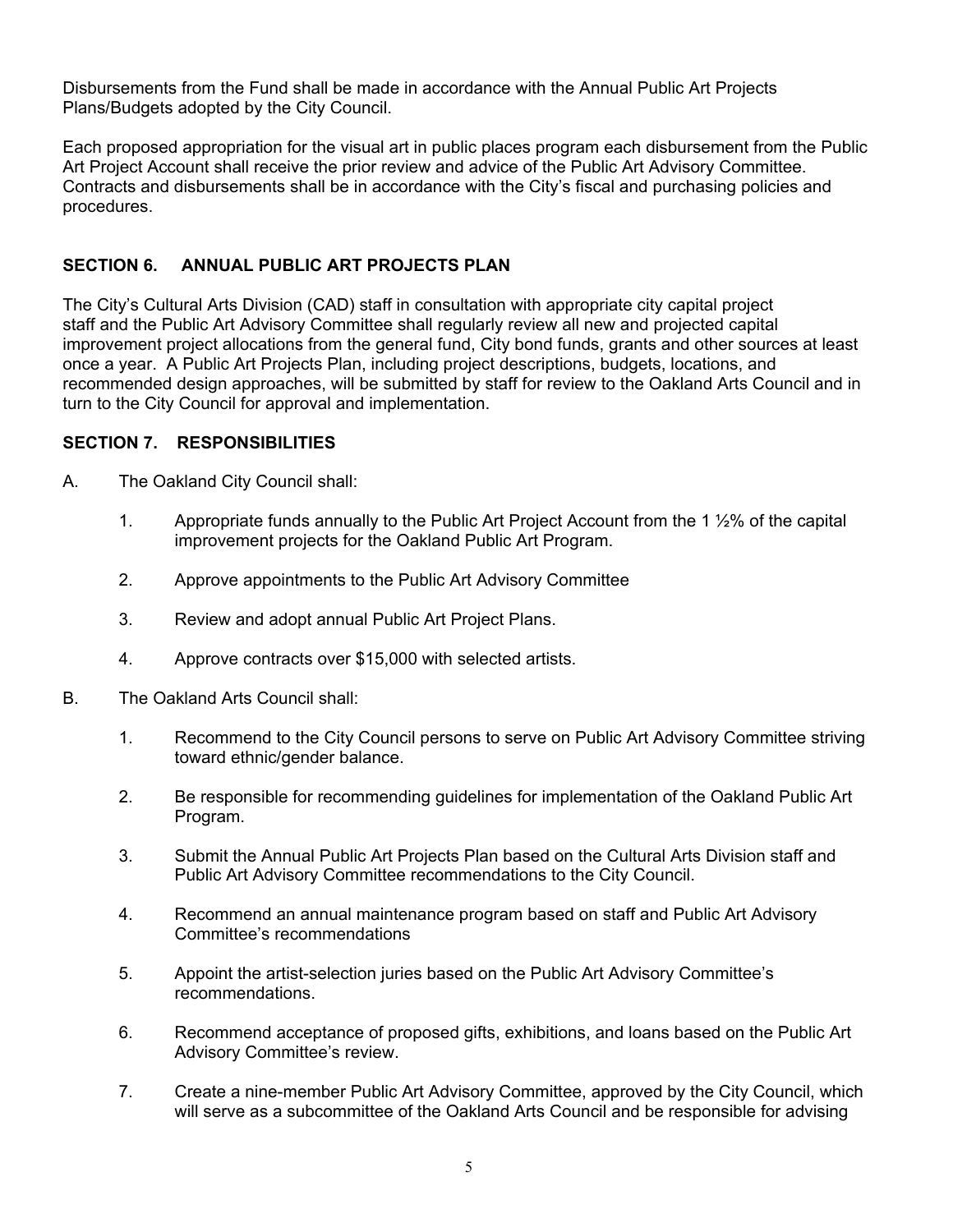the City regarding its public art program. The Oakland Arts Council shall develop the nomination procedures to recruit members.

- C. The Cultural Arts Division (CAD) shall:
	- 1. Be responsible for the administration of the Public Arts Program.
	- 2. Hire the Public Art Coordinator. Public Arts Advisory Committee members may be asked to serve as part of the interview panel.
	- 3. Provide staff support for the management and implementation of annual Public Arts Projects Plan.
	- 4. Develop with the Public Art Advisory Committee, an annual Public Art Projects Plan, Art Maintenance Survey and Work Plan.
	- 5. Develop and submit annual budgets, administer budget and contracts, oversee the jury process, implement program policies and guidelines working with Public Art Advisory Committee and Oakland Arts Council.
	- 6. Coordinate the artists recruitment, jury-selection and review process, and community information-education sessions.
	- 7. Serve as liaison between the Oakland Arts Council, Public Art Advisory Committee, City Managers' Office, other city department and City Council.
	- 8. Seek additional grant funds from foundations, corporations, individuals, public agencies such as the N.E.A. and California Arts Council, for public art projects.
	- 9. Draft new policies and programs as requested by the Oakland Arts Council and Public Art Advisory Committee.
- D. The City Agencies collaborating on the Public Art projects shall:
	- 1. Determine in consultation with Cultural Arts Division staff and the Public Art Advisory Committee, whether a project is to be developed by a design team and/or if public art is appropriate at the capital improvement project site.
	- 2. Review annual maintenance needs survey of the public art collection in consultation with Cultural Arts Division staff and Public Art Advisory Committee to determine a work plan.
- E. The Public Art Advisory Committee shall:
	- 1. Advise the City in matters pertaining to the quality, quantity, scope, and style of art in public places.
	- 2. Advise the City regarding the amounts to be expended on art in public places;
	- 3. Advise and assist the CAD in obtaining financial assistance for art in public places from private, corporate, and governmental sources;
	- 4. Review plans for the installation of art in public places;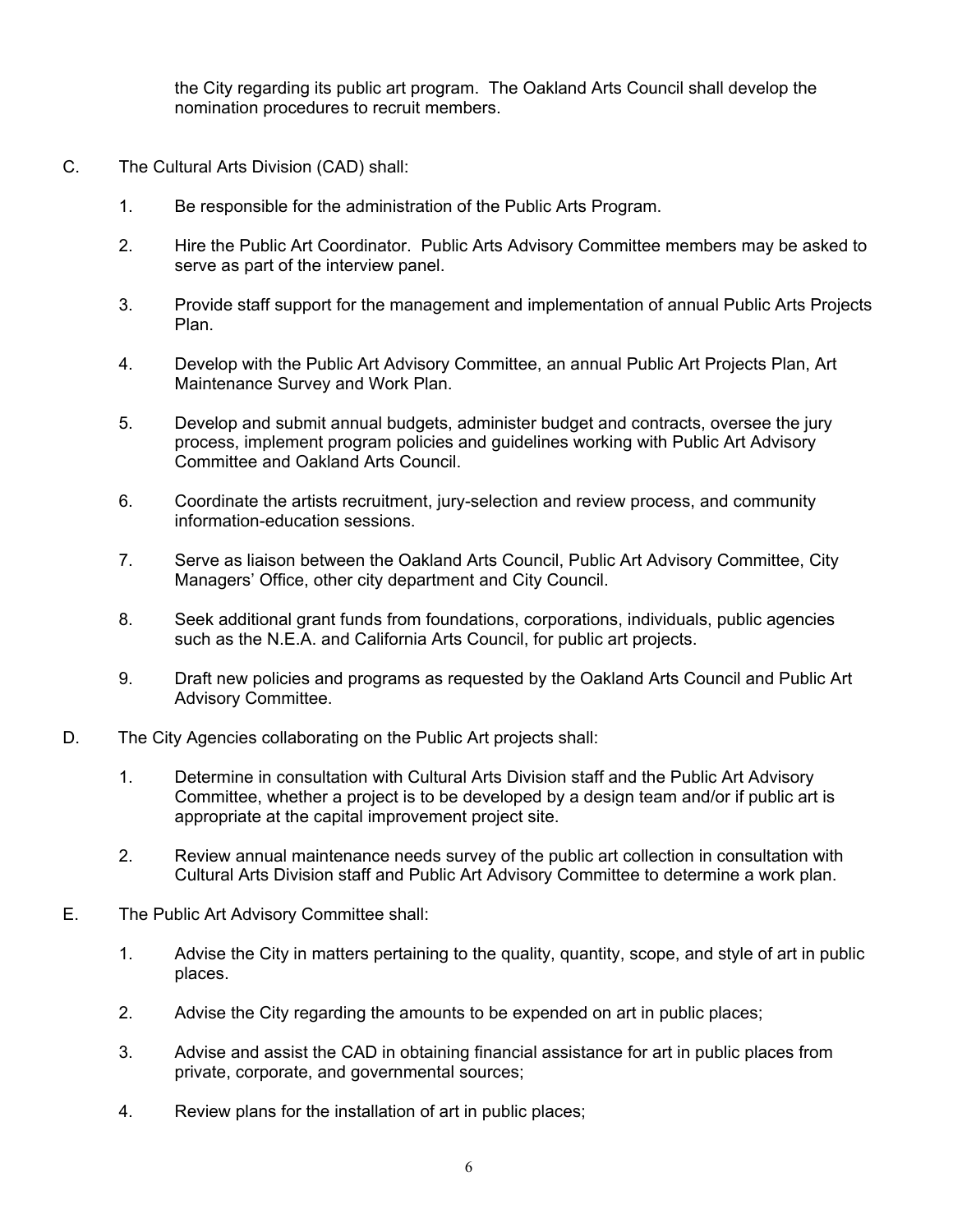- 5. Recommend the retention of consultants, consistent with City's consultant selection procedures, to assist the City and the visual arts jury in making decisions concerning the art in public places program;
- 6. Advise and assist private property owners who desire such advice and assistance regarding the selection and installation of works of art to be located on their property in the public view;
- 7. Act as a liaison between local artists and private property owners desiring to install works of art on their private property in the public view; and
- 8. Maintain and promote an inventory of meritorious works of art in the public view.
- F. Artist-Selection Juries shall:
	- 1. Be comprised of a minimum three persons from the following categories:
		- a. Voting Members
			- 1) One representative from the neighborhood in which the artwork or artplace will occur.
			- 2) Two artists, or one artist and one arts professional (designer, curator, collector, etc.)
		- b. Non-Voting Advisors
			- 1) The design architect, if selected at this point.
			- 2) The project manager from the City agency collaborating on the project.
			- 3) Other design team members, if selected at this point.
			- 4) A member of the Public Art Advisory Committee.
	- 2. Be chaired by a Public Art Advisory Committee member.
	- 3. Meet in open session.
	- 4. Review credentials, proposals and/or materials submitted by artists.
	- 5. Recommend to the Public Art Advisory Committee, an artist or artists to be commissioned for the project or an artist whose existing work is to be purchased for the project.
- G. The Artist(s) shall:
	- 1. Submit credentials, proposals, and/or materials as directed for considerations by the artistselection panel.
	- 2. If selected, execute and complete the work, or transfer title of an existing work, in a timely and professional manner.
	- 3. Work closely with the project manager and/or other design professionals on commissioned project.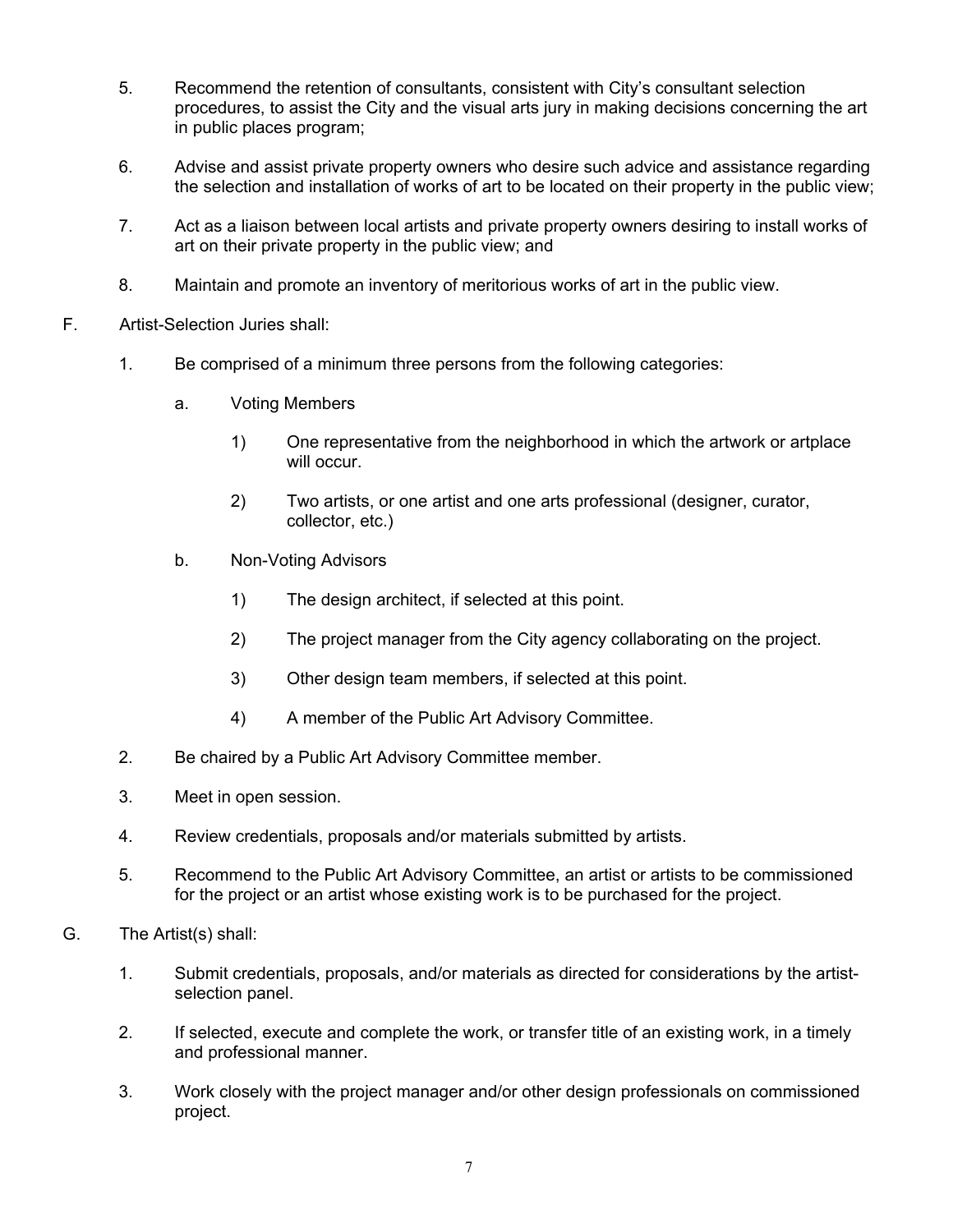- 4. Submit to the Public Art Advisory Committee for review and approval, prior to preliminary design approval by the project's City agency, any significant change in the scope of the project, color, material, design, or siting of the work.
- 5. Be responsible for all phases of the project as stipulated in the contract.
- 6. Participate in appropriate forums in the community where the art work will be placed or the project will occur.

## **SECTION 8. STANDARDS FOR REVIEW**

In performing its duties with respect to the public arts program, the Public Art Advisory Committee and artist selection juries shall give special attention to the following matters:

- 1. Conceptual compatibility of the design with the immediate environment of the site;
- 2. Appropriateness of the design to the function of the site;
- 3. Compatibility of the design and location within a unified design character or historical character of the site;
- 4. Creation of an internal sense of order and a desirable environment for the general community by the design and location of the work of art;
- 5. Preservation and integration of natural features with the project;
- 6. Appropriateness of the materials, textures, colors, and design to the expression of the design concept;
- 7. Representation of a broad variety of tastes within the community and the provision of a balanced inventory of art in public places to insure a variety of style, design, and media throughout the community that will be representative of the eclectic tastes of the community;
- 8. Strive to reach the City's goals for the awarding of professional service contracts with respect to minority participation and Oakland residency.

## **SECTION 9. IMPLEMENTATION OF POLICIES FOR PUBLIC ART PROJECTS**

Implementation of Policies and Procedures for the administration of Public Art Program shall be accomplished in accordance with procedures to be established by resolution of the City as recommended by the Oakland Arts Council.

#### **SECTION 10. OWNERSHIP**

All art objects acquired pursuant to this ordinance shall be acquired in the name of the City of Oakland and title shall vest in the City of Oakland.

#### **SECTION 11. SEVERABILITY**